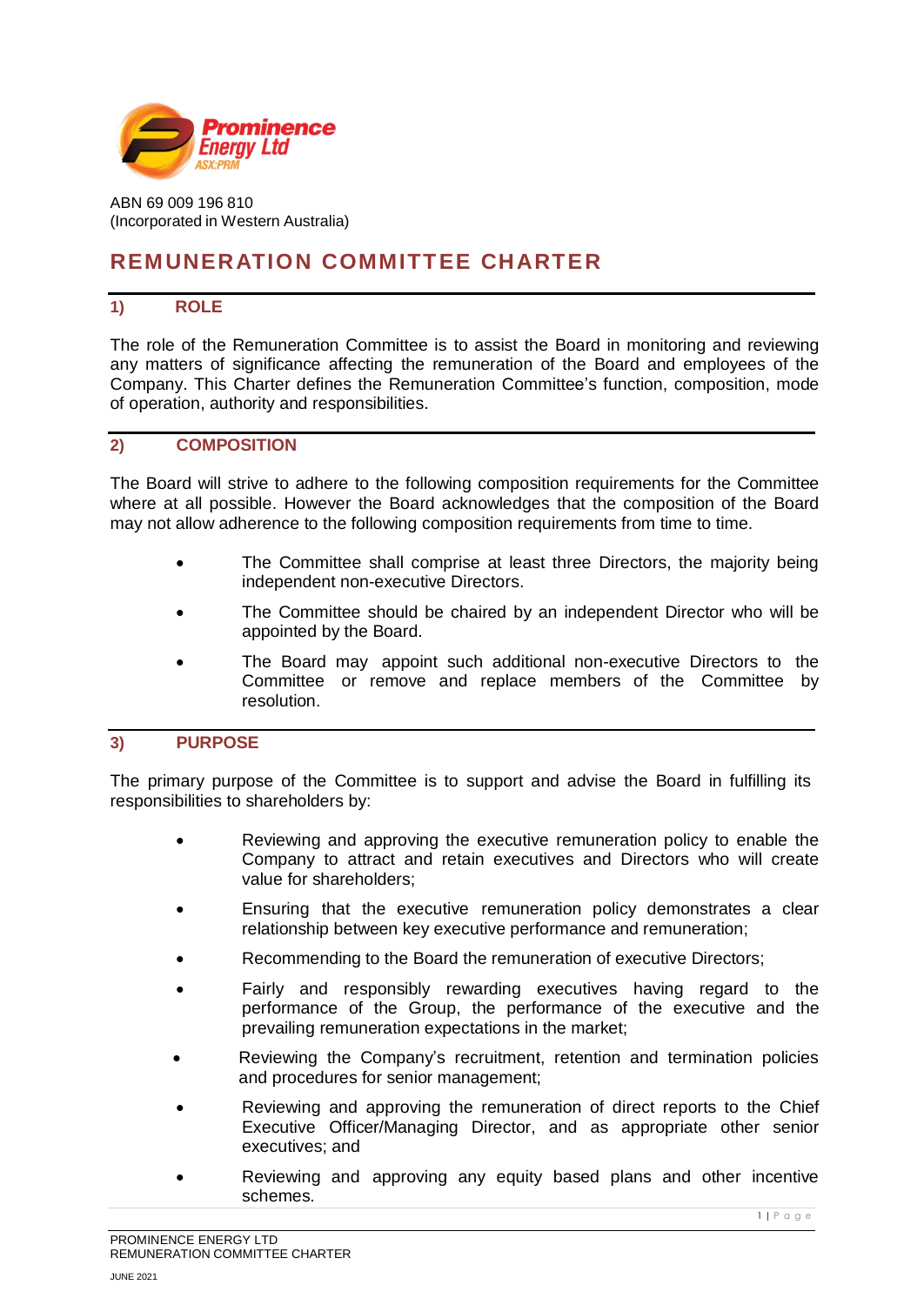# **4) DUTIES AND RESPONSIBILITIES**

#### **4.1** *Executive Remuneration Policy*

- Review and approve the Group's recruitment, retention and termination policies and procedures for senior executives to enable the Company to attract and retain executives and Directors who can create value for shareholders.
- Review the on-going appropriateness and relevance of the executive remuneration policy and other executive benefit programs.
- Ensure that remuneration policies fairly and responsibly reward executives having regard to the performance of the Company, the performance of the executive and prevailing remuneration expectations in the market.

#### **4.2** *Executive Directors and Senior Management*

- Consider and make recommendations to the Board on the remuneration for each executive Director (including base pay, incentive payments, equity awards, retirement rights, service contracts) having regard to the executive remuneration policy.
- Review and approve the proposed remuneration (including incentive awards, equity awards and service contracts) for the direct reports of the Chief Executive Officer/Managing Director. As part of this review the Committee will oversee an annual performance evaluation of the senior executive team. This evaluation is based on specific criteria, including the business performance of the Company and its subsidiaries, whether strategic objectives are being achieved and the development of management and personnel.
- Approve changes to the remuneration or contract terms of executive Directors and direct reports to the Chief Executive Officer/Managing Director.
- Approve termination payments to executive Directors or direct reports to the Chief Executive Officer/Managing Director. Termination payments to other departing executives should be reported to the Committee at its next meeting.

## **4.3** *Executive Incentive Plans (including Equity Based Plans***)**

- Review and approve the design of any executive incentive plans (**Plans**).
- Review and approve any Plans that may be introduced in the light of legislative, regulatory and market developments.
- For each Plan, determine each year whether awards will be made under that Plan.
- Review and approve total proposed awards under each Plan.
- In addition to considering awards to executive Directors and direct reports to the Chief Executive Officer/Managing Director, review and approve proposed awards under each Plan on an individual basis for executives as required under the rules governing each Plan or as determined by the Committee.
- Review, approve and keep under review performance hurdles for each Plan.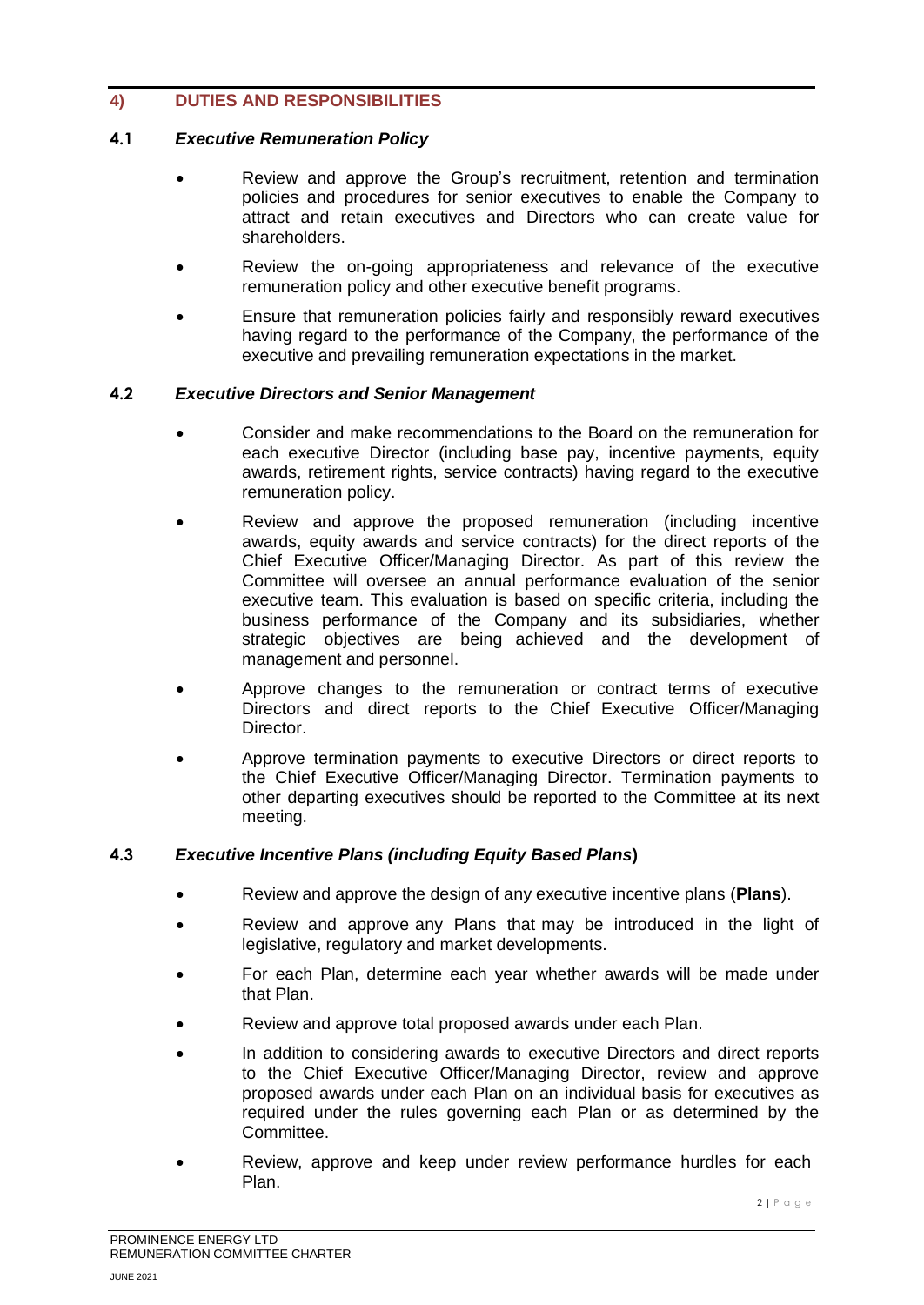• Review, manage and disclose the policy (if any) under which participants to a Plan may be permitted (at the discretion of the Company) to enter into transactions (whether through the use of derivatives or otherwise) which limit the economic risk of participating in the Plan.

# **4.4** *Other*

The Committee shall perform other duties and activities that it or the Board considers appropriate.

#### **5) MEETINGS**

- The Committee will meet at least once per year and additionally as circumstances may require.
- Meetings are called by the Secretary as directed by the Board or at the request of the Chairman of the Committee.
- A quorum shall comprise any two members of the Committee. In the absence of the Committee Chairman or appointed delegate, the members shall elect one of their members as Chairman.
- Where deemed appropriate by the Chairman of the Committee, meetings and subsequent approvals may be held or concluded by way of a circular written resolution or a conference call.
- Decisions will be based on a majority of votes with the Chairman having the casting vote.
- The Committee may invite any executive management team members or other individuals, including external third parties, to attend meetings of the Committee, as they consider appropriate.

# **6) SECRETARY**

- The Company Secretary or their nominee shall be the Secretary of the Committee, and shall attend meetings of the Committee as required.
- The Secretary will be responsible for keeping the minutes of meeting of the Committee and circulating them to Committee members and to the other members of the Board.
- The Secretary shall distribute supporting papers for each meeting of the Committee as far in advance as possible.

## **7) RELIANCE ON INFORMATION OR PROFESSIONAL OR EXPERT ADVICE**

Each member of the Committee is entitled to rely on information, or professional or expert advice, to the extent permitted by law, given or prepared by:

- An employee of the Group whom the member believes on reasonable grounds to be reliable and competent in relation to the matters concerned;
- A professional adviser or expert in relation to matters that the member believes on reasonable grounds to be within the person's professional or expert competence; or
- Another Director or officer of the Group in relation to matters within the Director's or officer's authority.